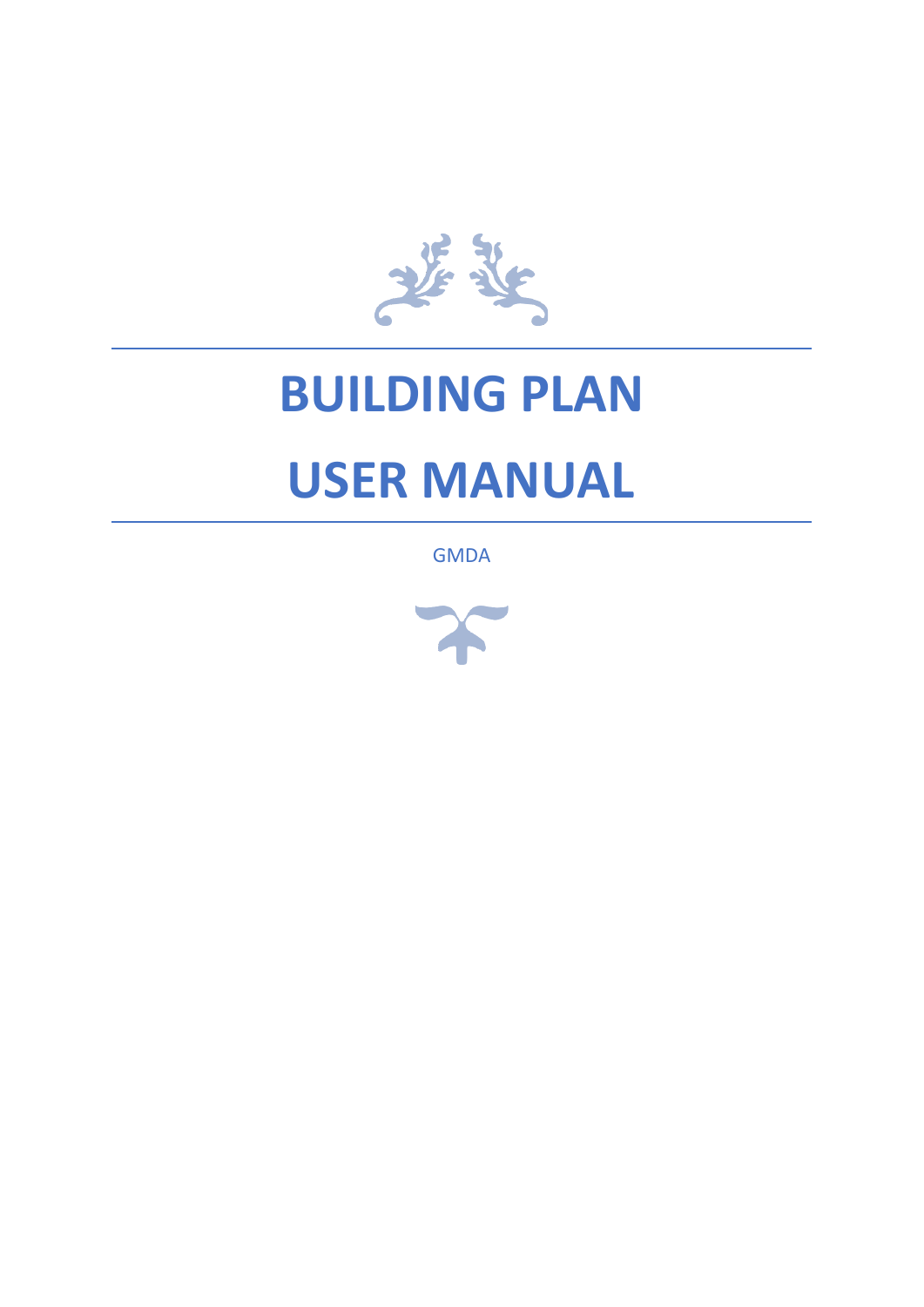## **Contents**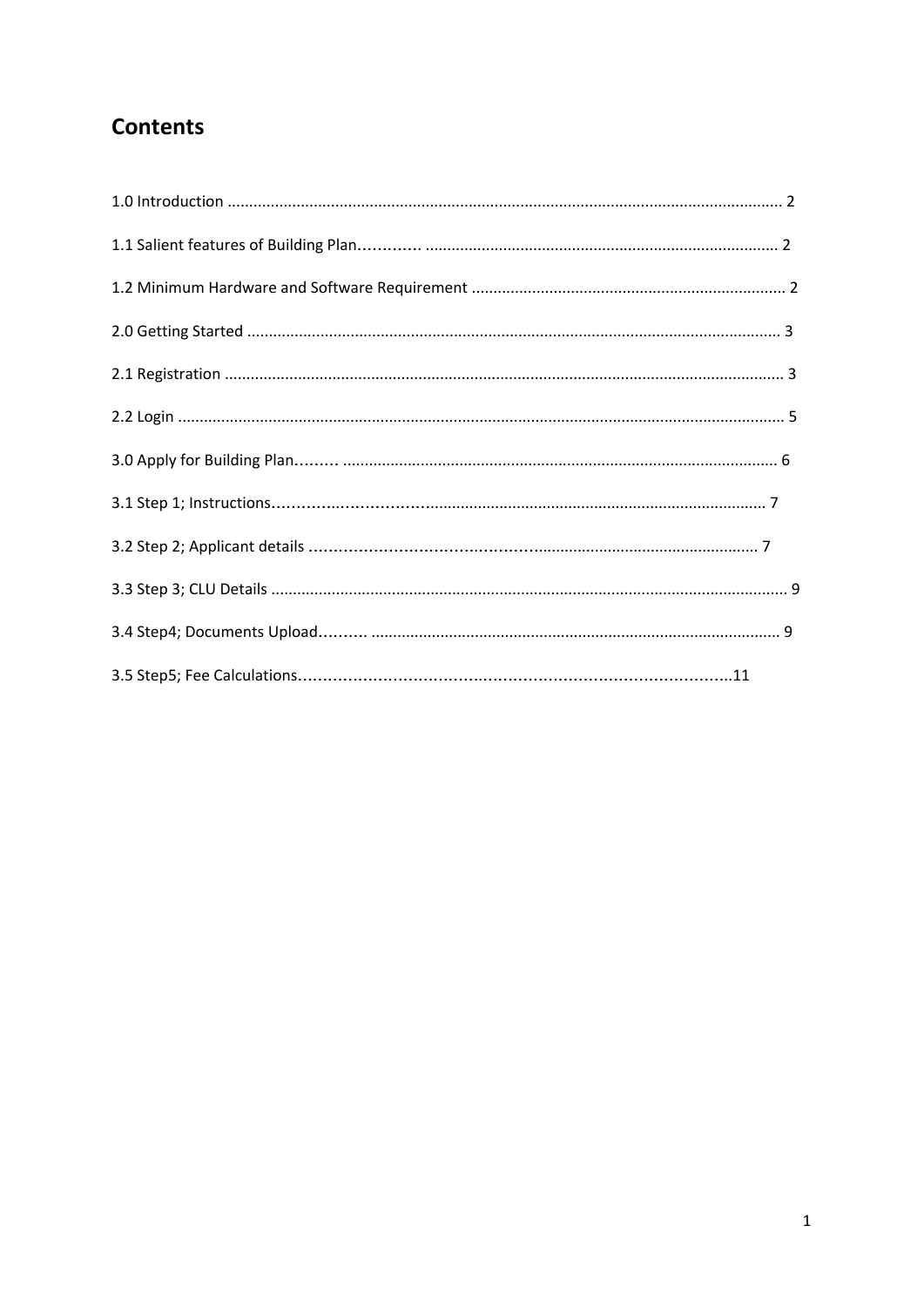## **1.0 Introduction**

E-Building Plan Approval is an e-Governance service where applicants can submit application for approval of Building Plan and make payments for land situated in Controlled Area under GMDA where permission for Change of Land Use (CLU) has been granted by GMDA under GMDA Act exercising the powers of Director, Town & Country Planning Department. Online Filing automates building plan approval process and aims to put the application in public domain where the applicant submits the applications with the relevant fee submission to the Department and finally receives the approval. It enables authorities to check the application related documents and follow the approval processes.

### **1.1 Salient features of E-Building Plan**

- Submit application online for Building Plan Approval.
- Updation of Status on key events via SMS and Email.

## **1.2 Minimum Hardware and Software Requirement OFA supports the following web browser**:

- Chrome
- Safari
- Firefox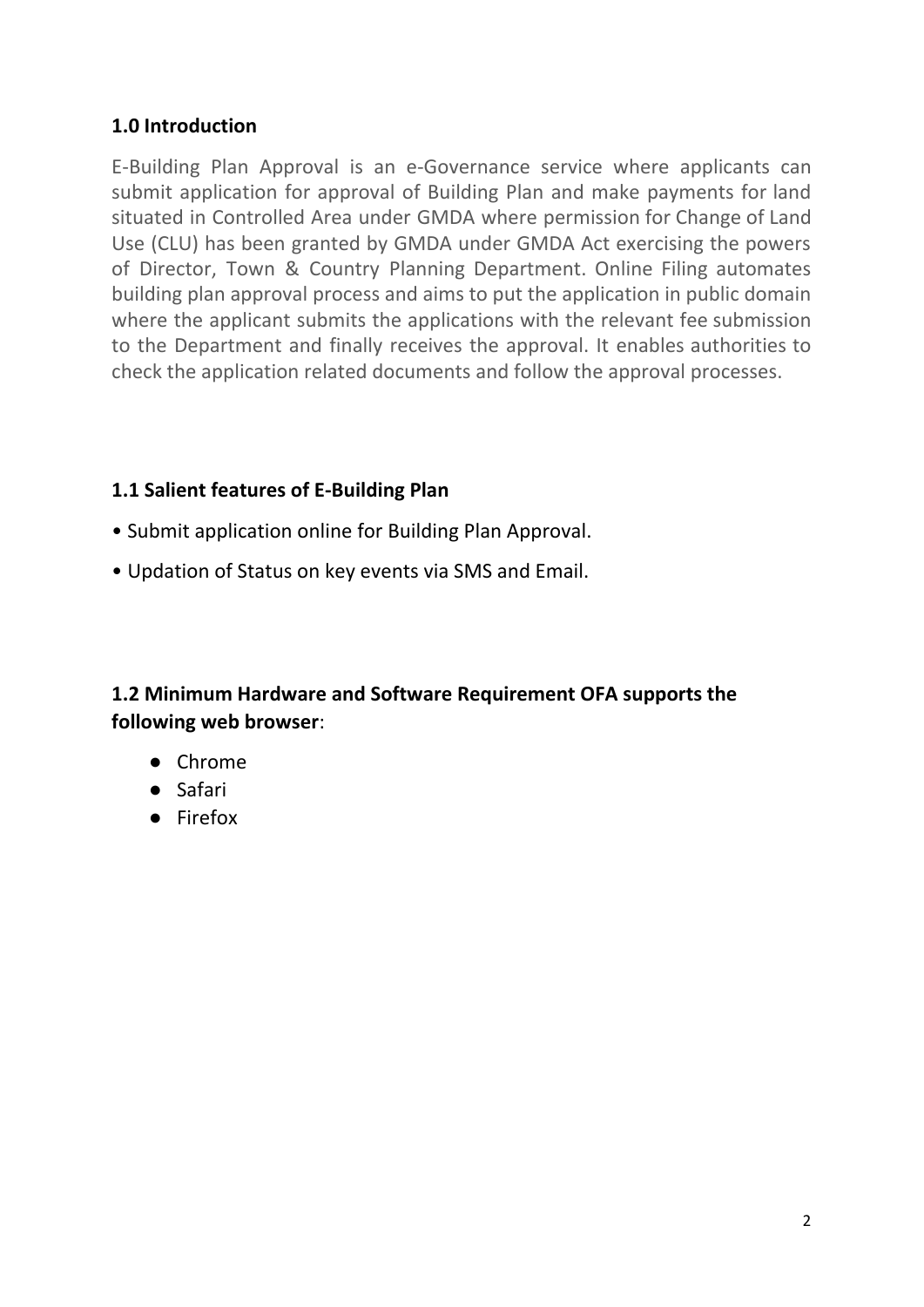## **2.0 Getting Started**

Type URL www.gmda.gov.in in the address bar of the browser.

Once the web site is connected, the Home page will appear as shown in Screen 1.

# **2.1 Registration:**

To Register with us Click on **LOGIN** as shown in Screen 1 below.



**Screen 1**

After clicking on **LOGIN** button , new screen appears as shown in screen 2 below.

Click on **Register** button, see screen 2 .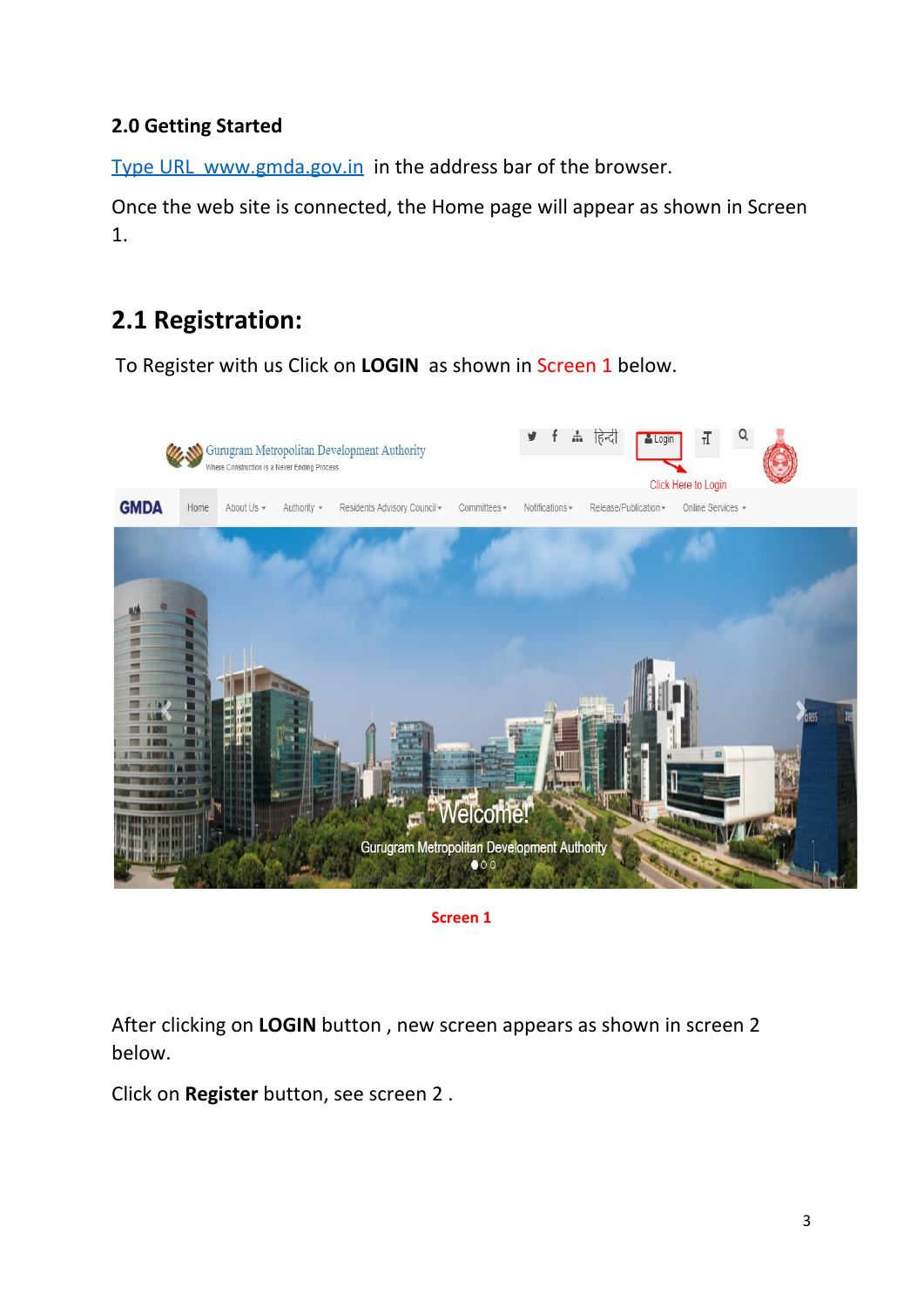| <b>GMDA</b>                           |                                     |
|---------------------------------------|-------------------------------------|
| Login                                 | Register                            |
| Enter your registered Email           | click here to register for new user |
| <b>LOG IN</b>                         |                                     |
| Go back to homepage<br>Reset Password |                                     |

#### **Screen 2**

The user can register his profile by filling the basic information in the screen-3 below.

| Login                   | <b>Register</b>      | Name:                                                                                       |
|-------------------------|----------------------|---------------------------------------------------------------------------------------------|
| Name                    | <b>Full Name</b>     | Enter user name                                                                             |
| Email                   | <b>Email Address</b> | Email:<br>Enter user Email id                                                               |
| <b>Phone Number</b>     | Phone No             | Phone No.:<br><b>Enter user Phone Number</b>                                                |
| Password                |                      | Must be of 8 characters, contain atleast one<br>uppercase lowercase and a numeric character |
| <b>Confirm Password</b> | Confirm Password     | Enter the same password as entered above                                                    |

**Screen 3**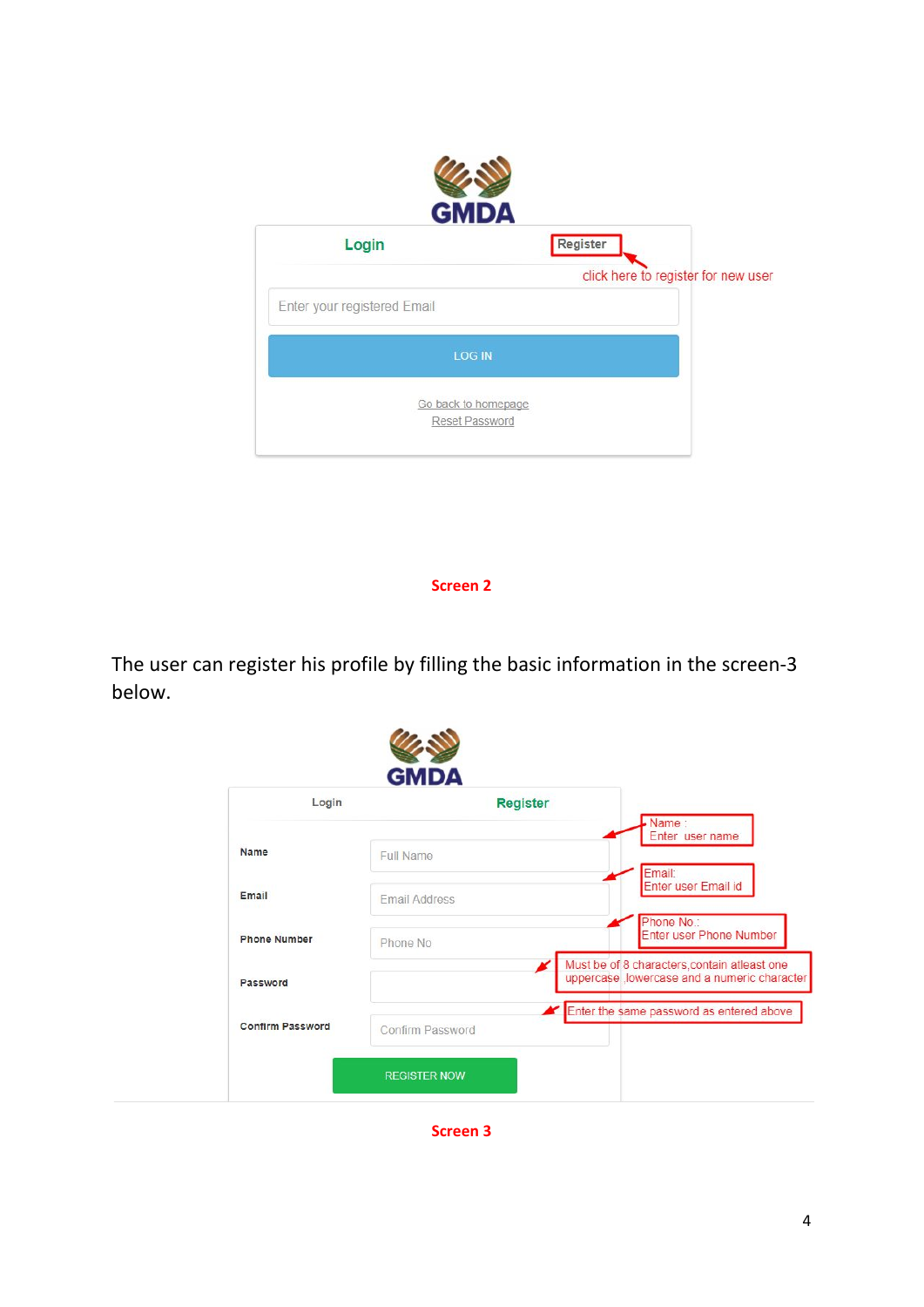After filling all the details on screen 3, click on REGISTER NOW and screen 4 appears.

Now enter verification code received on user Email Id and Phone Number .

After clicking on REGISTER NOW shown on screen 4, User gets registered with us.

| Login                                | <b>Register</b>            |                                                      |
|--------------------------------------|----------------------------|------------------------------------------------------|
|                                      |                            | Enter verification code received on<br>user email id |
| <b>Email Verification</b><br>Code No | Email Verification Code No | Enter verification code received on                  |
|                                      |                            | user Phone number                                    |
| <b>Phone No Verification</b><br>Code | Phone No Verification Code |                                                      |
|                                      | <b>REGISTER NOW</b>        | Click here to register                               |



Now next screen appears and enter your registered Email id on this screen and click on LOGIN button as shown on screen 5.

## **2.2 LOGIN**

Existing users can directly LOGIN by clicking on LOGIN appearing on the top right of Screen 1 then screen 2 appears. Now user can fill registered Email id in the column provided and click LOGIN.

On successful login user will be provided with services viz. apply for CLU, submission of public opinions, booking of stadium and building plan approval, Infrastructure development plan submission and occupation certificate.

Applicants will be able to file for various services online through Dashboard.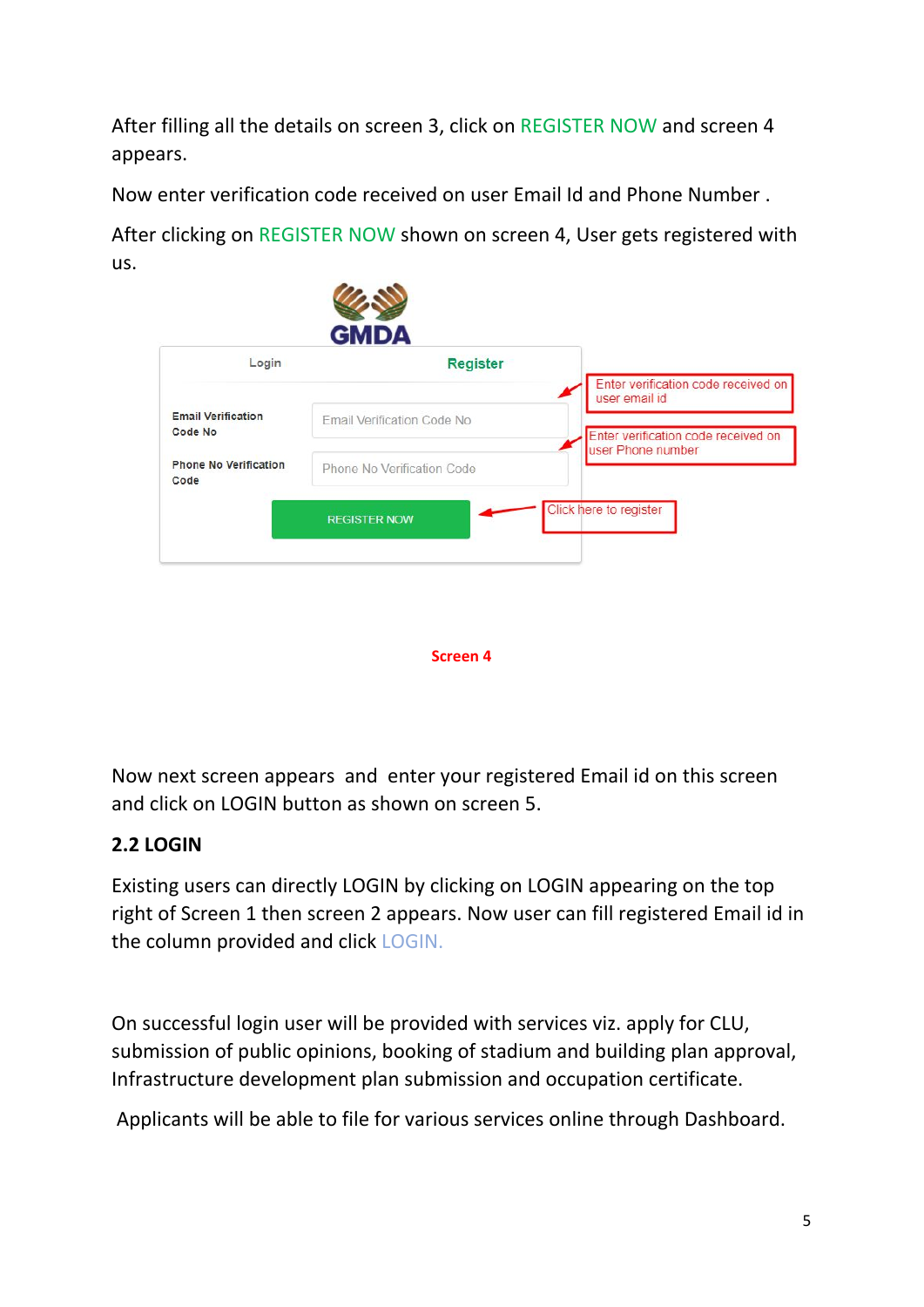

**Screen 5**

## **3.0 Apply for Building Plan Approval :**

For applying building plan approval , click on **APPLY** button as shown on screen 6.

| Apply for CLU | Submit Public Opinions | Building Plan Approval                     |
|---------------|------------------------|--------------------------------------------|
| Apply         | <b>View Details</b>    | Apply                                      |
| Book Stadium  | Occupation Certificate | Infrastructure Development Plan Submission |
| <b>Book</b>   | Apply                  | <b>Book</b>                                |

**Screen 6**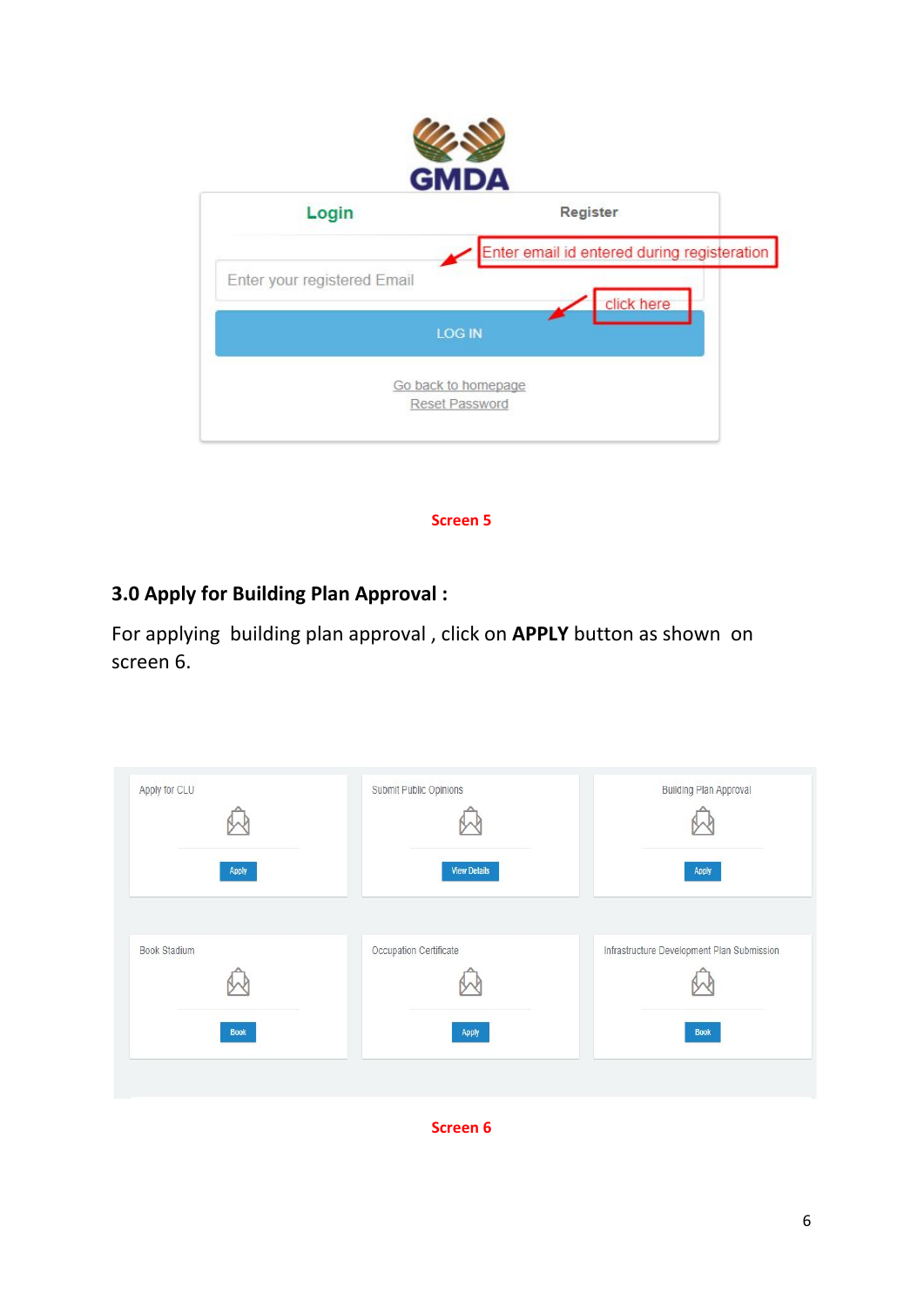After clicking on APPLY, next screen appears as shown on screen 7.

Filing application for BP is divided into 5steps. See screen 7.

**3.1 Step 1** is for instructions. Read all the instructions carefully, then switch to step 2 either by clicking on Next button appearing at last of step 1 or by directly clicking on step 2 on the top.

| <b>Step 2: Applicant Details</b>  |                                        |                                          |  |             |
|-----------------------------------|----------------------------------------|------------------------------------------|--|-------------|
| Applicant Type Company/Individual | Company                                |                                          |  |             |
| Name of Applicant                 | Trust/Firm/Society etc.                |                                          |  |             |
| Registration no.                  | In case of company                     |                                          |  |             |
| Adhaar no                         | Aadhar No in case of Individual        |                                          |  |             |
| Authorised Person Name            | In Case of company and joint ownership |                                          |  |             |
| Alternate Email address           |                                        |                                          |  |             |
| Contact No.                       |                                        |                                          |  |             |
| Correspondence Address            |                                        | Mention your full Correspondence Address |  |             |
| <b>Previous</b>                   |                                        | <b>Save As Draft</b>                     |  | <b>Next</b> |

## **3.2 Step 2** is for Applicant's details as shown in screen 7.

#### **Screen 7**

First column on screen 7 is Applicant type, this column has drop down as shown in screen 8 below .

Select your type from this drop down.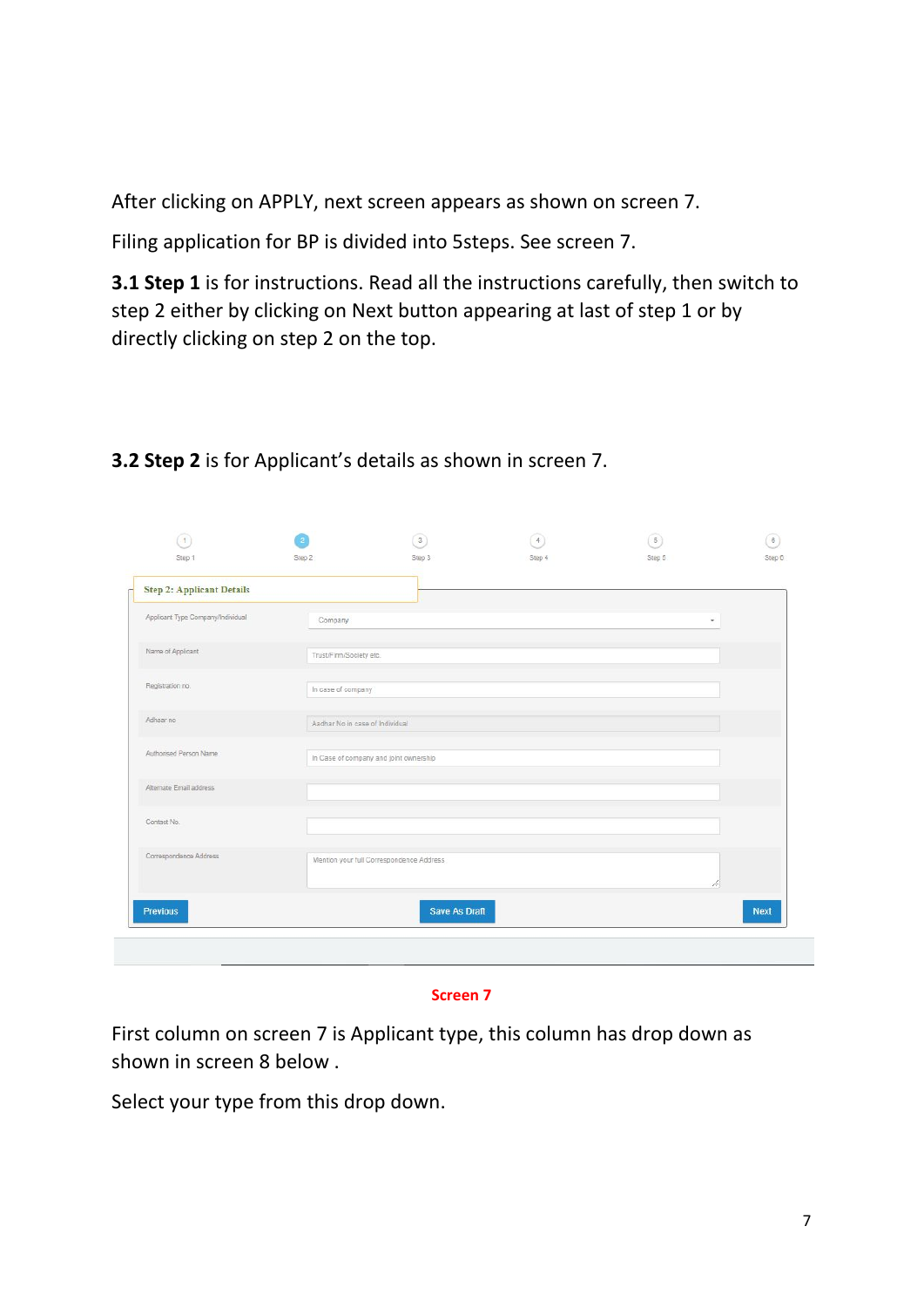| Applicat Type     |              |                         |
|-------------------|--------------|-------------------------|
|                   | Company      | $\overline{\mathbf{v}}$ |
|                   | Company      |                         |
| Name of Applicant | Firm         |                         |
|                   | Individual   |                         |
| Registeration no. | Institution  |                         |
|                   | LLP          |                         |
|                   | Society      |                         |
| Adhaar no         | <b>Trust</b> |                         |
|                   | Others       |                         |

**Screen 8**

Fill all the columns as per instructions provided on screen 9 And click on **SAVE AS DRAFT** to save the entered data.

**Note**: Registration No. will be left blank in case of individual and Aadhar no. will be left blank for cases other than individual.

| Applicat Type           | Company                                                 | ٠                                                                            |
|-------------------------|---------------------------------------------------------|------------------------------------------------------------------------------|
| Name of Applicant       | Trust/Firm/Society etc.                                 | Enter name of applicant whether individual<br>trust, firm or society etc     |
| Registeration no.       | Registeration No Company/Firm/Institution/LLP etc       | Enter registeration no. in case of dompany firm,<br>institution , LLP etc    |
| Adhaar no               | Adhaar No in case of Individual                         | Enter aadhar no. in case of individual                                       |
| Authorised Person Name  | Name of authorised person                               | Enter name of authorised person                                              |
| Correspondence Address  | Mention your full Correspondence Address                | Enter your complete address                                                  |
| page<br><b>Previous</b> | click here for previous<br>data<br><b>Save As Draft</b> | click here to save the entered<br>click here for next<br><b>Next</b><br>page |

**Screen 9**

Click on next or directly on step 3 on top of screen to visit step 3.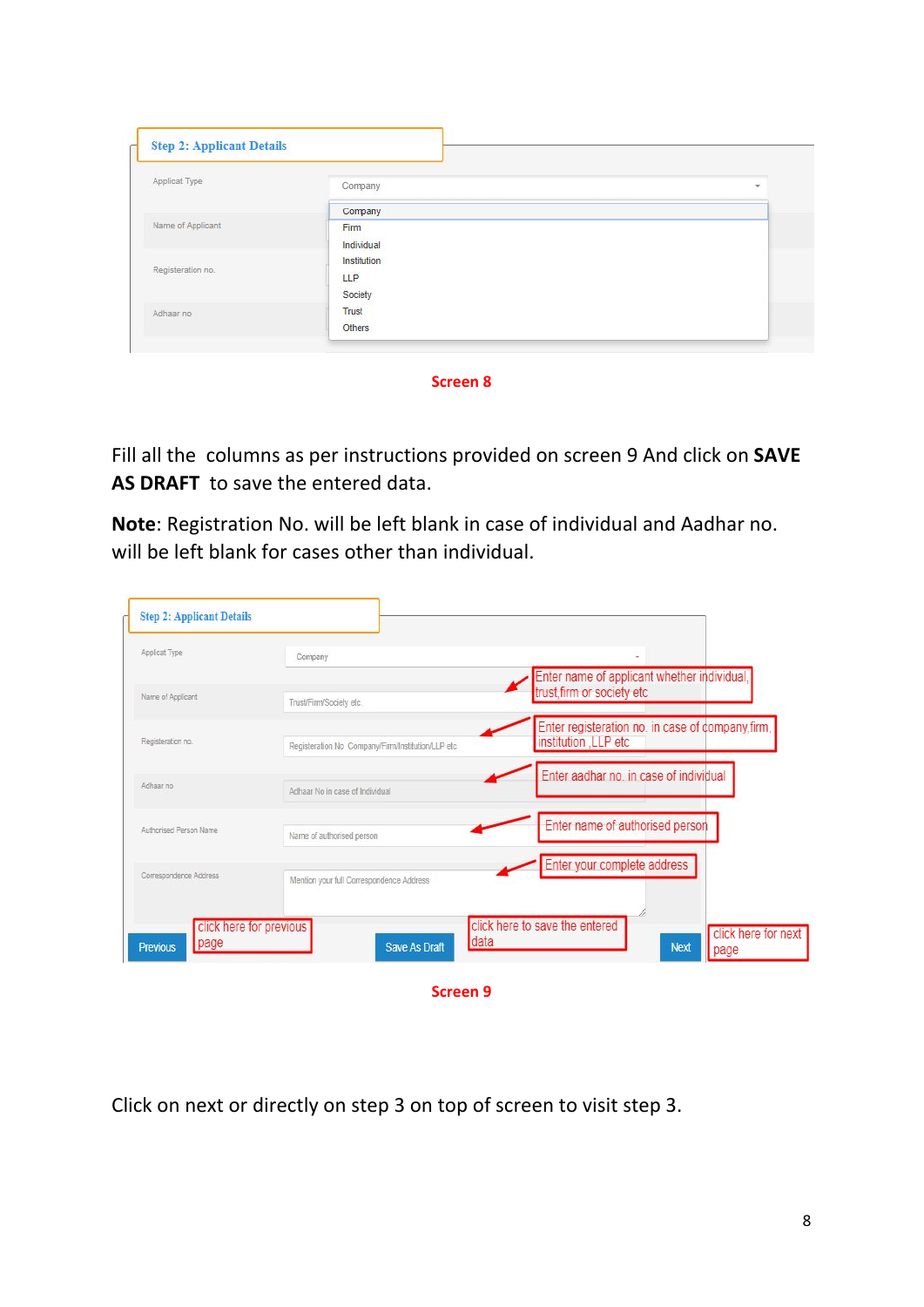**3.3 Step 3** contains CLU details. Fill up all the asked data on screen 10 below.

| If CLU obtained online     |                            |               |
|----------------------------|----------------------------|---------------|
| CLU Id                     |                            | Validate >    |
| If CLU not obtained online |                            |               |
| CLU number                 |                            |               |
| Tehsil                     | TEHSIL GURUGRAM            | $\mathcal{C}$ |
| Name of village            | Bajhgera                   | $\sim$        |
| Name as per CLU form       |                            |               |
| Area applied as per CLU    |                            |               |
| CLU Approval Letter        | Choose File No file chosen |               |

**Screen 10**

**3.4 Step 4** is documents upload, Upload all the required documents carefully.

Press **Save as draft** button and move to step 5.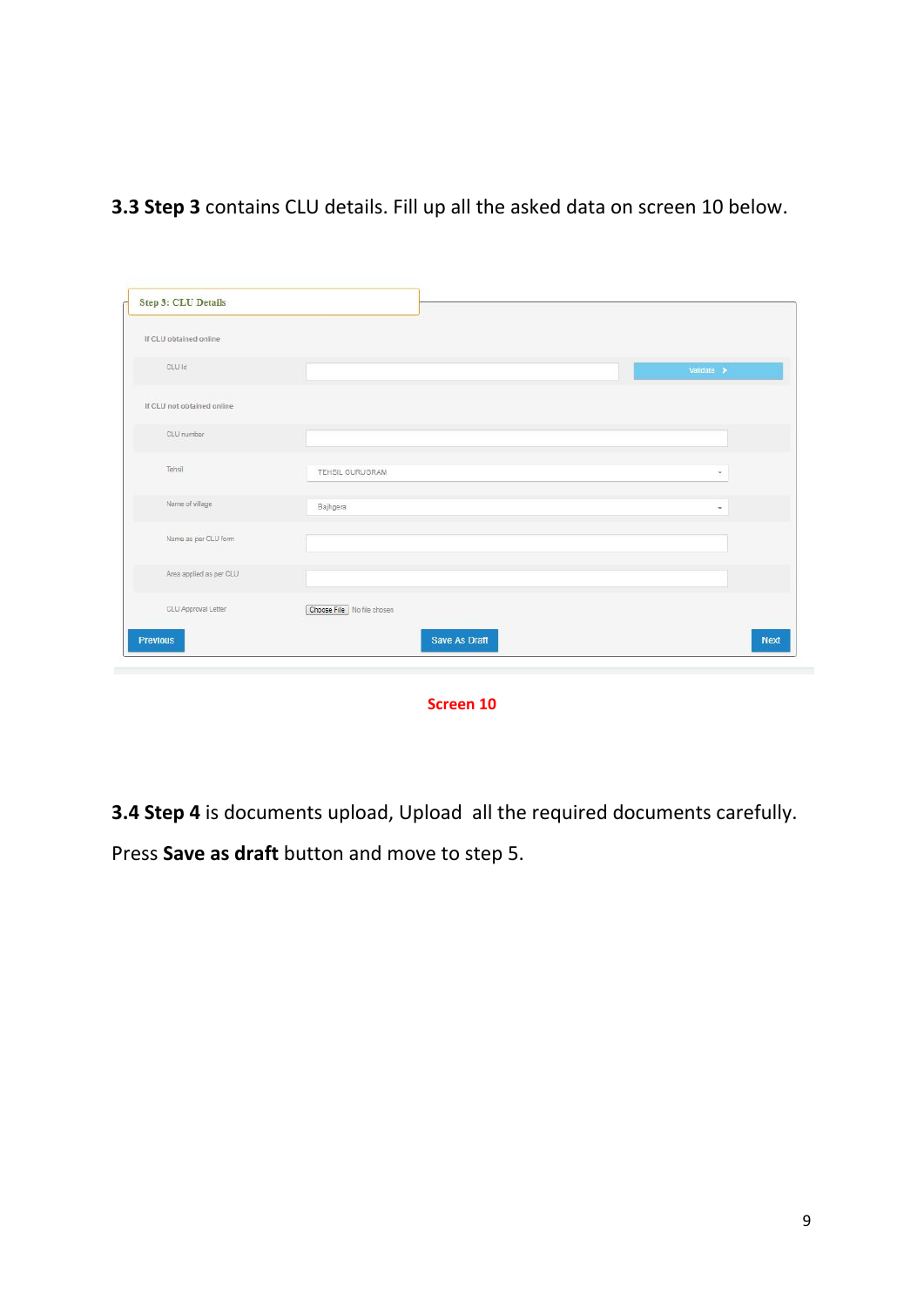| Form BR-I                                                                                                                                                                                | Choose File   No file chosen |
|------------------------------------------------------------------------------------------------------------------------------------------------------------------------------------------|------------------------------|
| Form BR-II                                                                                                                                                                               | Choose File   No file chosen |
| Form BR $-$ V (A1) or BR $-$ V (A2) (As per the<br>structure)                                                                                                                            | Choose File   No file chosen |
| Incase of self certification                                                                                                                                                             |                              |
| Form BRS-1                                                                                                                                                                               | Choose File   No file chosen |
| Form BRS-II                                                                                                                                                                              | Choose File   No file chosen |
| Building Plan (in AUTO CAD format *.dxf from<br>registered architect)(Building plan scale as per<br>Haryana Building Code 2017, duly signed by<br>Owner, Architect and Proof Consultant) | Choose File   No file chosen |
| Building Plan *pdf                                                                                                                                                                       | Choose File No file chosen   |
| Structural Drawing duly signed by Structural<br>Engineer "pdf                                                                                                                            | Choose File   No file chosen |
| Approved Zoning Plan                                                                                                                                                                     | Choose File   No file chosen |
| Architect Name                                                                                                                                                                           |                              |

| <b>Architect Email Address</b>                                                                                     |                              |             |
|--------------------------------------------------------------------------------------------------------------------|------------------------------|-------------|
| Architect Contact No                                                                                               |                              |             |
| Architect Registration No.                                                                                         |                              |             |
| Certificate of membership<br>of Council of Architecture,<br>India as prescribed under<br>the Architect's Act 1972. | Choose File   No file chosen |             |
| <b>Previous</b>                                                                                                    | <b>Save As Draft</b>         | <b>Next</b> |

Screen 11